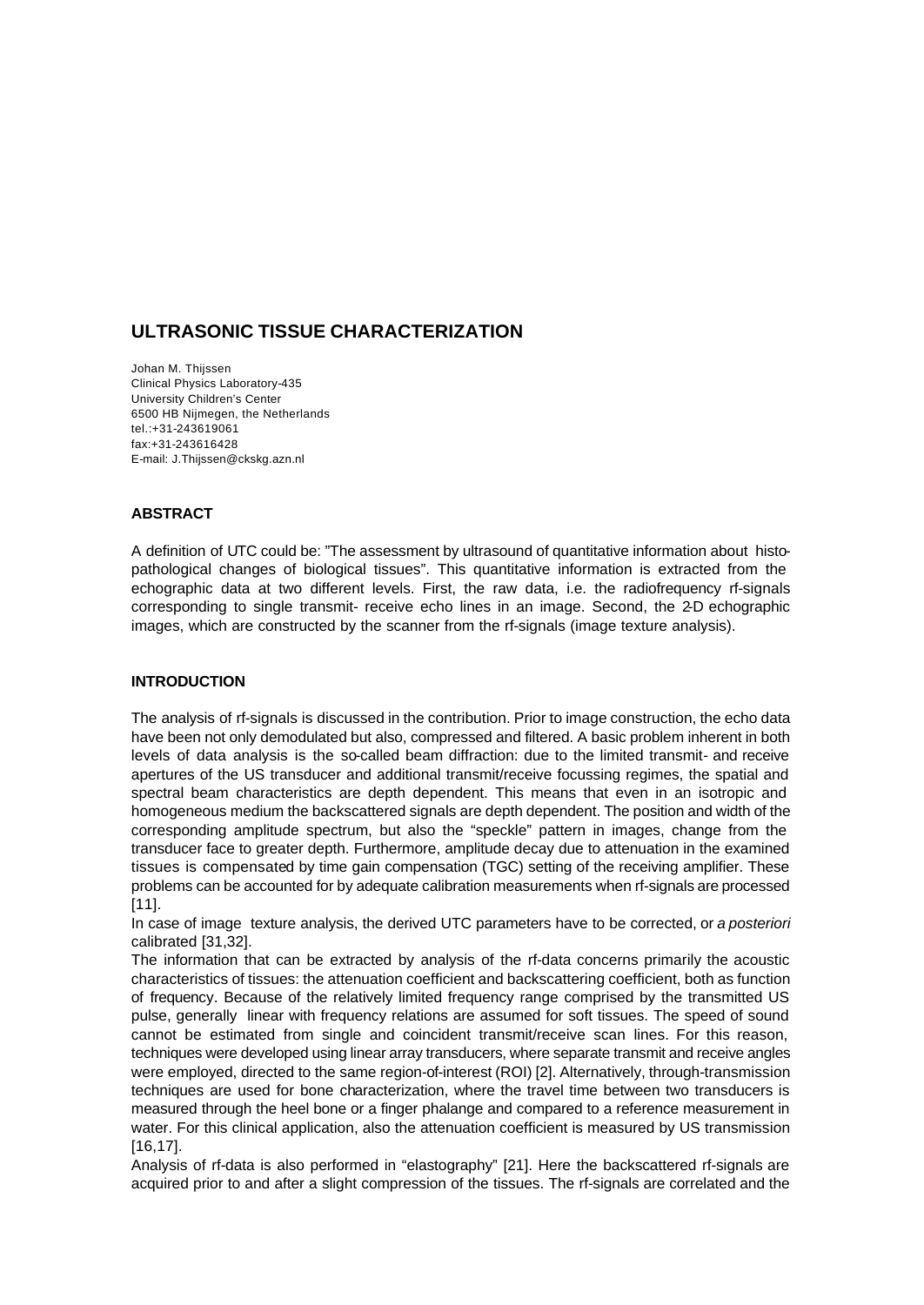relative compression, i.e. the tissue strain, is estimated vs. depth. This strain is related to the elasticity of the tissue (i.e. Young's modulus), hence the terms elastography, elasticity imaging, or sonoelasticity. The latter technique is using a low frequency vibrator (<1000Hz) and imaging is performed with conventional color Doppler techniques [18].

Finally, it may be remarked that the rf-based techniques are used to estimate the discussed acoustic tissue parameters locally ("sliding window") and to produce so-called parametric images. This might be identified as the ultimate goal of innovation in medical ultrasound!

A second part of UTC is based on the analysis of the texture in 2-D echographic images. It was shown by realistic simulations, that the statistical and speckle characteristics of echographic texture are systematically dependent on the "number density" of the scattering sites within a medium. In other words, the gray level statistics [19,4,26] and the speckle size [19] change continuously when the number of scatterers, on average, within the resolution cell corresponding to the transmitted beam width and pulse length increases from one to approximately ten. In the latter case "fully developed" speckle occurs. This result shows that image analysis could in principle reveal the effective number density of tissues, as well as pathological changes of this parameter. The number density may be considered as a histological characteristic of tissues.

Another method was devised to reveal eventual spatial regularity in the histology, e.g. the lobular structure of the liver parenchyma [35, 20]. Based on second order statistical texture analysis some evidence for its usefulness could be shown.

Further texture analysis methods are not making use of any a priori assumptions about tissue histology but merely use methods developed in other, generally technical, fields of image analysis. Although, success has been claimed in several clinical studies, the patient numbers are generally too low and the calibrations, or corrections of transducer and equipment performance too limited, to be able to generalize and find optimal strategies from existing literature. Adequate preconditioning and calibration should preferably be incorporated within commercial equipment thus enabling exchange of data and of results between institutions.

### **PHYSICAL BACKGROUNDS.**

#### **Acoustic Tissue model**

A general model suitable for most parenchymal tissues (i.e., constituting organs like liver, spleen, etc.), is assuming homogeneity and isotropy. Acoustically it is characterized by a fixed speed of sound (on the order of 1540 m/s in soft tissues) and by absorption and scattering. Absorption is due to relaxation phenomena of translational and rotational vibration modes of biological macromolecules. Scattering is considered to obey the Born approximation (i.e., single scattering, undisturbed wave propagation) and is related to small inhomogeneities in acoustic impedance, which are randomly

distributed in 3D space. For instance, the microvasculature (arterioles), and the collagen meshwork of parenchymal tissues are producing relatively strong scattering contributions as compared to individual cells (e.g., blood cells). The overall attenuation due to absorption and scattering is accessible for estimation from backscattering. In terms of backscattered echo amplitude  $e(t, z)$ :

$$
e(t, z) = e(t, o) \exp\{-\mathbf{n}(f) 2z\}
$$
 (1)

where:  $f = frequency [MHz]$ 

z= depth (i.e., 2z= two-way travel path of scattered wave) [cm] μ= attenuation coefficient [nepers/cm].

In addition to the random (= diffuse) scattering, in some tissues small range order is present which is related to structural regularity on a millimeter scale, e.g., the triads of Kiernan constituting the portal system of the liver. So, in addition to diffuse scattering, a structural scattering component is present which is revealed in the texture of 2D echographic images [12].

## **Preprocessing**

The characteristics of the ultrasound beam are depth dependent, both in continuous wave- and in pulsed mode. The limited dimensions of the transducer cause this. The resulting intensity distribution is called the "beam diffraction pattern", or "directivity function", which applies both in transmission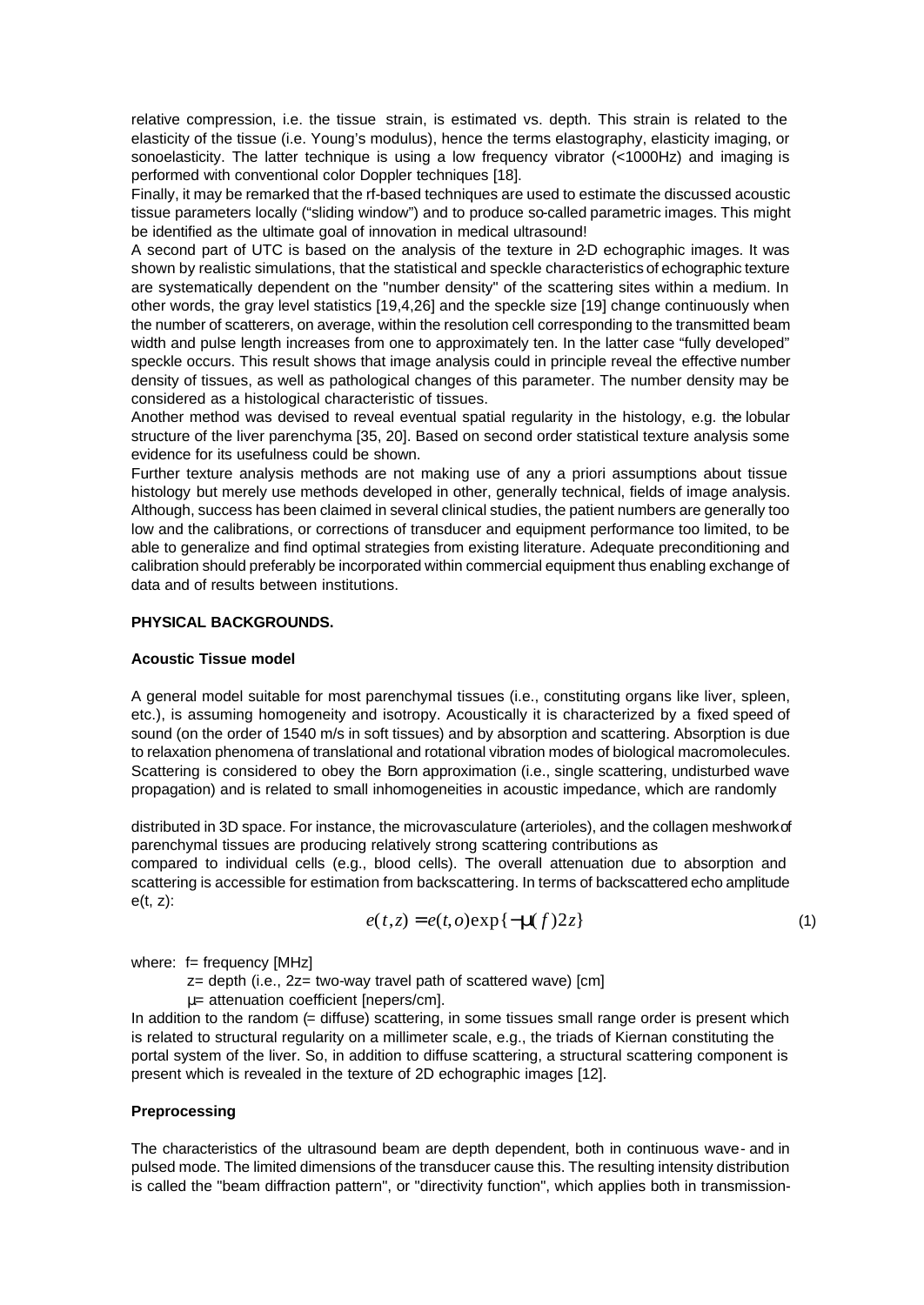and in reception mode of the transducer (reciprocity principle). Generally, the directivity effects and the additional depth effects of transmit- and receive focusing are summarized in the same term: beam diffraction. Furthermore, it was shown experimentally [28, 3] that the received echographic spectra, calculated from the radiofrequency data, are highly depth dependent and, therefore, influence the estimates of the frequency dependence of the attenuation- and backscattering coefficients[7, 23, 34]. Finally, it was shown by experiments and simulations [19] that also the texture features estimated from echographic images display a significant depth dependence (see also section Processing: Texture analysis).

The tissue attenuation yields both an amplitude decay of the echographic signals, as well as an effective downshift of the spectral information. The latter effect is not shown in echographic images, due to the amplitude demodulation. It is, however, used in acoustospectrographic approaches to estimate the frequency dependence of the attenuation coefficient.

It can be concluded that prior to UTC the signals have to be corrected, in the frequency domain, for the influence of beam diffraction [28, 3, 7, 34, 24, 25, 20, 11] and, in addition, for the timegain-compensation amplifier (TGC).

Equation (1) is obviously too simple to describe the real world conditions in echography. After transforming Eq (1) to the frequency domain and insertion of transducer performance, the backscattered spectrum E (f, z) becomes:

$$
E(f, z) = P2(f)D2(f, z)T2(f, z)S(f)
$$
 (2)

where:  $P(f) =$  electro-acoustic transfer function of transducer

 $D(f,z)$  = beam diffraction transfer function (spectrogram) T(f,z)= tissue transfer function (attenuation) S(f)= backscatter transfer function.

In Eq. (2) it is assumed that the time gain compensation amplification has been corrected for. The diffraction correction consists of the estimation of P(f) from a (perfect) reflector in focus in a medium with known acoustic characteristics and of  $D^2(f,z)$  from the average backscatter vs. depth of a medium with known backscatter characteristics [24, 11].

The next step is to analyse the corrected spectra vs. depth:

$$
E_c(f, z) = T^2(f, z)S(f)
$$
 (3)

By taking the logarithmic spectra (in dB) and differentiating with respect to depth z:

$$
\frac{d}{dz}\{\log_{10}[E_c(f,z)]\} = 2\frac{d}{dz}\{log_{10}[T(f,z)]\}
$$
\n(4)

In this way, the tissue transfer function is obtained, which is then used to compensate the spectrogram for the effects of attenuation and resulting is:

$$
E_c^*(f, z) = S(f) \tag{5}
$$

So, the homogeneous backscattering vs. frequency is obtained over the whole depth range that is being analysed.

Finally, these attenuation-compensated data can be software AM-demodulated and a corrected echographic image can be constructed ready for texture analysis [25, 20].

When radiofrequency signals are not available, a pragmatic approach for pre-processing the video images prior to analysis is the use of a reference measurement on a tissue-mimicking phantom with known acoustic characteristics. This method allows for correction of the diffraction and attenuation effects in the axial direction, i.e. along the scan lines and for the equipment settings of overall gain and TGC [31, 33]. In the past, many authors neglected position dependencies of the areas in the image selected for analyse, or they restricted the analysis to a single Region of Interest (ROI) in the focal transmit zone of the transducer.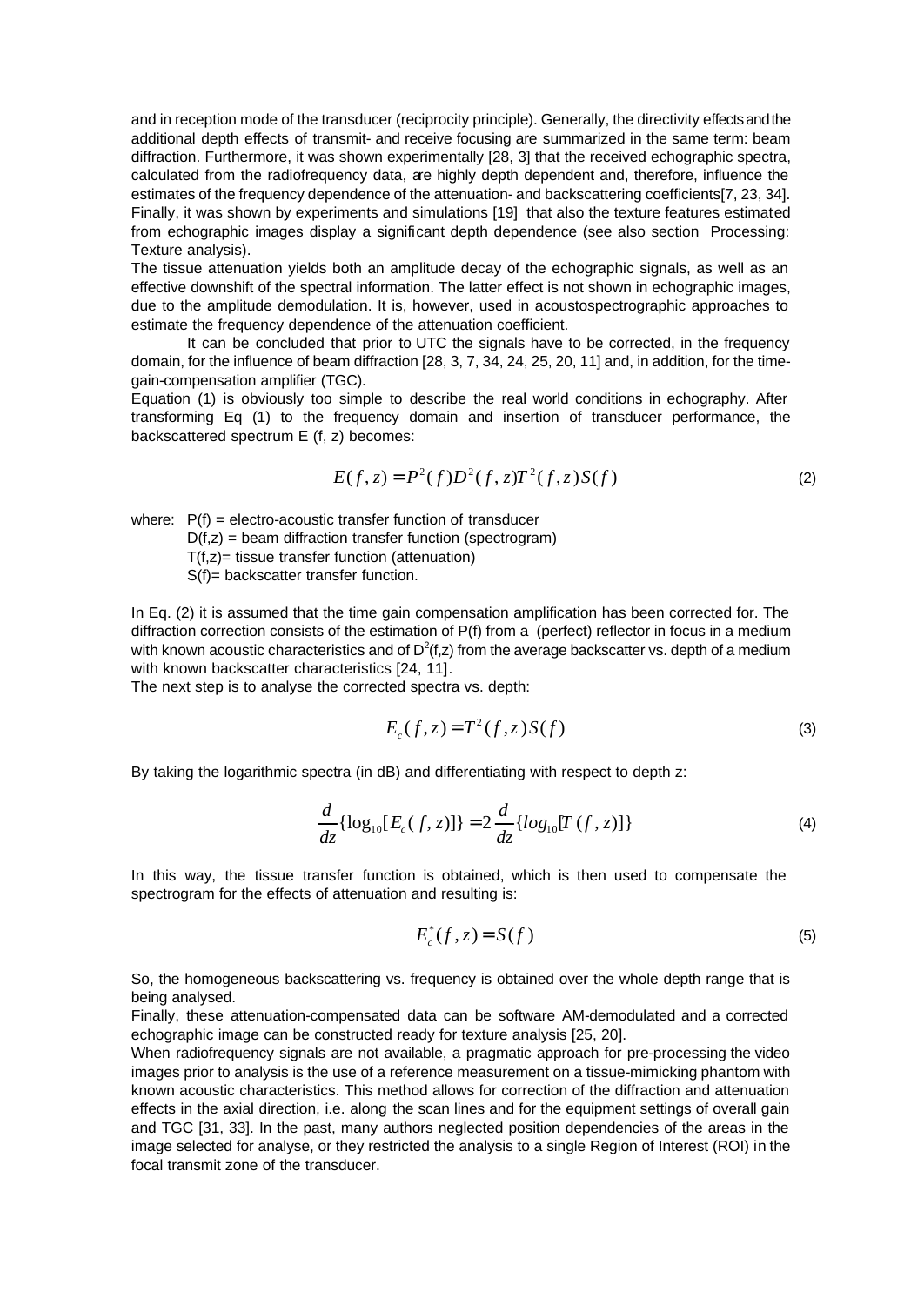### **ACOUSTIC SPECTROSCOPY.**

*Acoustic spectroscopy* is concerned with the analysis of the frequency dependence of the attenuationand backscattering coefficient.

## **Attenuation coefficient**

The attenuation as given by Eq. (1) can be written in the frequency domain, while replacing the echo by the tissue transfer function:

$$
T(f, z) = \exp\{-2\mathbf{n}(f) z\}
$$
 (6)

Transferring to decibells:

$$
20\log_{10}[T(f,z)] = -2\mathbf{a}(f)z\tag{7}
$$

Where:  $$ 

Insertion of Eq. (7) into Eq. (4) yields the attenuation coefficient from the measured logarithmic echo spectrogram.

It has been shown in many studies that in the low megahertz (1-10MHz) frequency range the attenuation coefficient  $\alpha$  (f) is linearly dependent on frequency :

$$
\mathbf{a}(f) = \mathbf{a}_1(f - f_c) + \mathbf{a}_0
$$
 (8)

Where:  $\alpha_0$  = midband value (i.e., at f=f<sub>c</sub>)

 $\alpha_1$  = slope.

The attenuation coefficient can be estimated in various ways, generally by using a "sliding" window technique. The rf-lines of an echographic image are segmented by suitable window functions (e.g., Hanning windows) of length D samples and which are overlapping each other by 50 percent. The amplitude spectra of the windows are calculated (yielding the Spectrogram) at discrete frequencies f<sup>i</sup> . Eq. (7) is calculated at each frequency, yielding a set of values  $\alpha(f)$  by linear regression analysis. Finally, the linear regression according to Eq. (8) is calculated of  $\alpha$  (f<sub>i</sub>) vs. f<sub>i</sub> yielding  $\alpha_0$  and  $\alpha_1$ . This method is called the "multi-narrow band" technique [3]. An alternative method is making use of the property given by Eq. (8) that the higher frequencies of the received spectrum of the echo signals are attenuated more than the low frequencies. This results in an effective "down ward" shift of the spectrum with increasing depth. This so-called "centroid shift" method [13, 6] can applied in case the spectrum corresponding to the transmitted ultrasound pulse is Gaussian shaped and Eq. (8) is taken:

$$
\mathbf{a}(f) = \mathbf{a}_1 f \tag{9}
$$

then it can be shown that::

$$
\mathbf{a}_{\mathbf{i}} = \frac{f_c - f_c}{2z\mathbf{s}_f^2} \tag{10}
$$

where:  $f_c$ '= centroid frequency at depth z.

 $\sigma_f$  = "standard deviation" of (Gaussian) spectrum.

## **Backscatter coefficient**

The spectrographic data are corrected for the attenuation, by using the estimated  $\alpha(f, z)$  and subsequently averaged over all windows in the ROI, yielding one single backscatter (amplitude-) spectrum: S (f). Again, this can be approximated by a straight line when plotting the log-spectral amplitude vs. frequency:

$$
S(f) = b_1(f - f_c) + b_0
$$
 (11)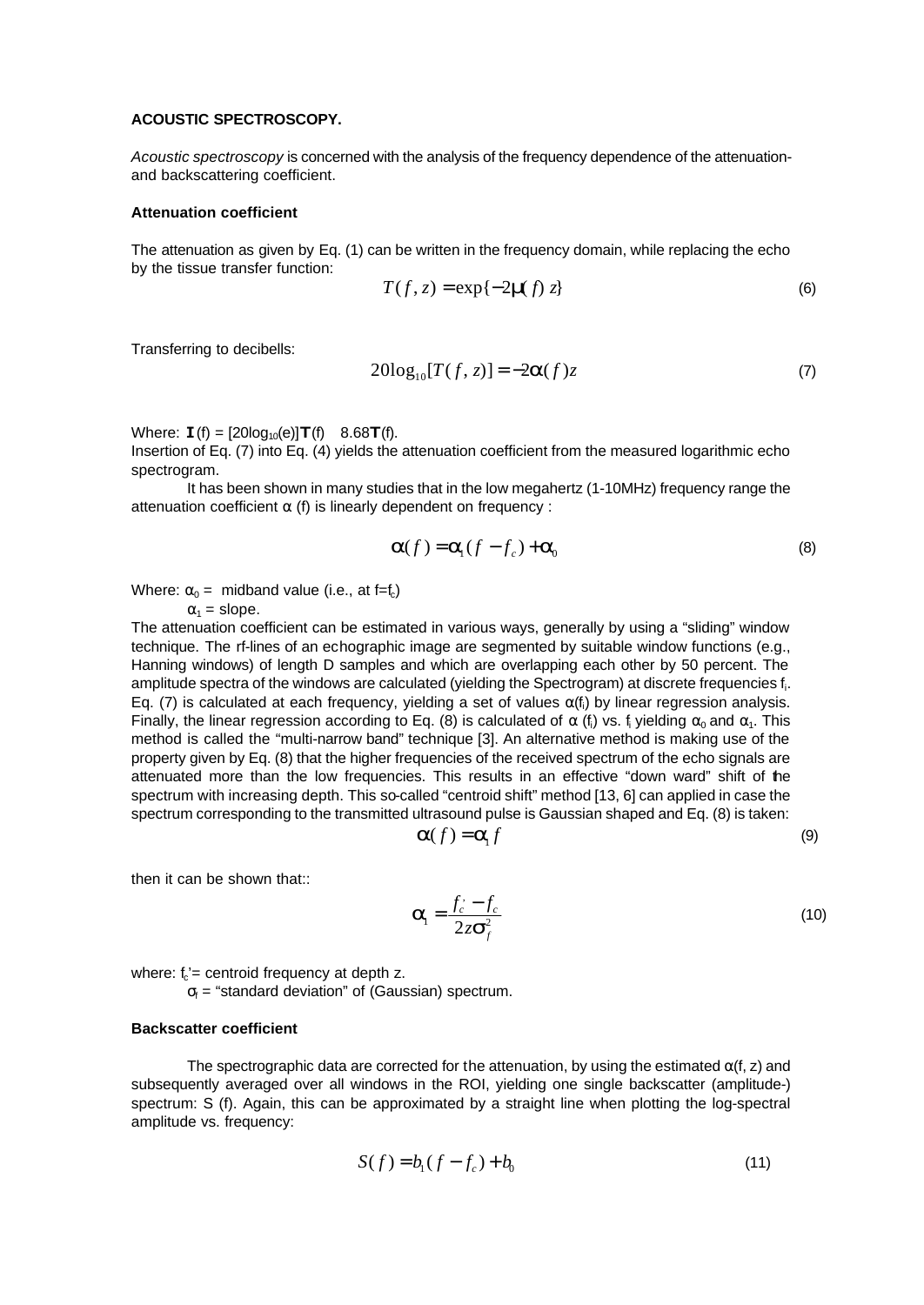The estimated slope of the backscatter coefficient may be used to assess the (effective) size of the scatterers in the tissue. The backsattering coefficient vs. frequency curve changes both in position and shape with the size of the scatterer when calculated for a particular model. The model often used was the spherical scatterer [30, 24].

The slope of the linear approximation decreases in a monotonous fashion when changing the size from 20 to 500 μm. So the slope estimate yields a unique size estimate. This idea was successfully applied in the assessment of an animal model of melanomas [24], in clinical studies of eye tumours [5, 25, 29] and for estimating the size of renal glomeruli [9].

## **Elastography**

Elastography, or Elasticity Imaging is a rather new field of UTC [21, 27, 8]. The basic principle is, that a radiofrequency echogram is acquired two times: once before and once after a small indentation of the tissue by the transducer (e.g., 0.2 mm). By comparing the signals at two depths within the analysis window, the relative change in mutual distance due to the external force yields an estimate of the strain. When denoting the distance prior to force: *l*, and after applying the force: *l -*Δ*l,* the strain s is given by:

$$
s = \frac{\{l - (l - \Delta l)\}}{l} = \frac{\Delta l}{l} \tag{12}
$$

A problem with the use of rf-data for the estimation is the deformation, even within an analysis window, of the signal at larger compressions (>>1%). The correlation algorithm is not finding the correct time shift any more. This so-called signal decorrelation imposes a theoretical limit on the accuracy of strain estimation as well. Recently, Ophir and colleagues investigated two new methods for strain estimation. The use of the signal envelope (i.e., demodulated rf-signals) in the correlation resulted in improved accuracy for larger compressions as compared to rf-based methods, and the reverse for small compressions [33].

The second method employs the power spectrum estimate vs. depth, where it could be shown that the compression results in a small upward shift of the mean frequency (centroid) due to compression. This method is far more robust than time domain correlation methods [14]. The authors anticipate to enhance clinical applicability of elastography by these techniques, such as enabling "free hand" elastography.

The promising aspect of elastography is, that it yields 2D images with relatively large contrasts and high signal-to-noise ratio [1, 33]. Moreover, the range of tissue stiffness' is relatively large [15]. So, it seems evident that elastography has a potential of becoming a quantitative method of "palpation", where the grey level in the images is indicative of the hardness of a lesion.

A rather innovative technique was introduced recently by Heimdal et al., (1998): strain rate imaging (SRI). Basically, it is derived from a correlation technique of ultrasound velocity estimation, which is called Tissue Doppler Imaging. The low velocity, high amplitude Doppler signals obtained from the heart walls, or from arterial walls, are used to calculate the local velocity gradient along scan lines in 2D velocity images. This local velocity gradient can be rewritten:

$$
SRI = \frac{\partial v_{z_i}}{\partial z} = \frac{\partial (\frac{dz}{dt})_{z=z_i}}{\partial z} = \frac{ds_{z_i}}{dt}
$$
(13)

where:  $v_{zi}$  = velocity of (heart wall) movement at depth z  $s_{zi}$ = strain at  $z_i$ 

The technique is being evaluated for the assessment of regional myocardial disturbances.

#### **REFERENCES**

[1] Belaid, N., Cespedes, I., Thijssen, J.M., and Ophir, J., 1994, Lesion detection in elastography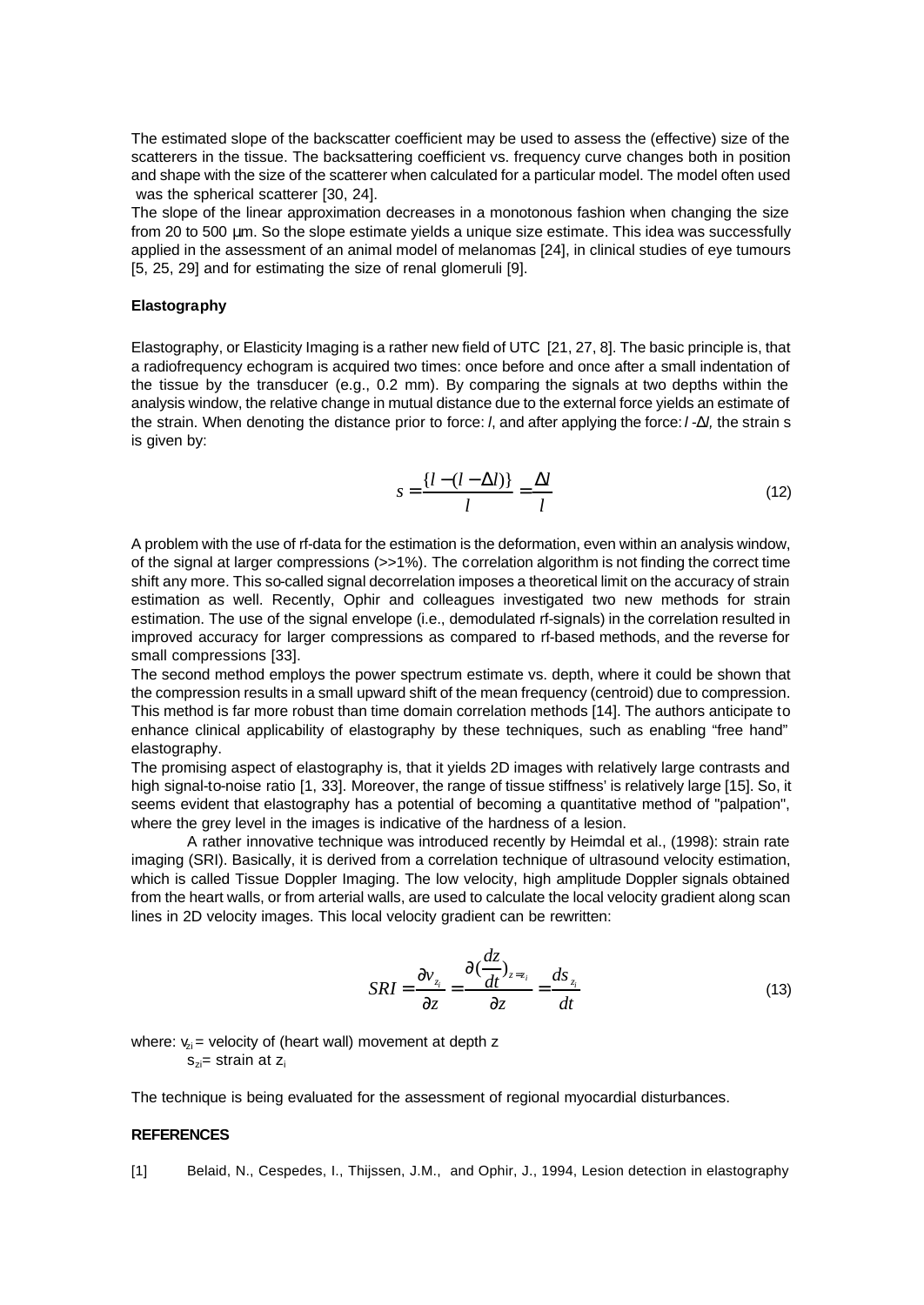versus echography: a quantitative analysis, *Ultrasound Med. Biol.,* 20: 877-91.

- [2] Chen, C.F., Robinson, R.E., Wilson, L.S., et al., 1987, Clinical sound speed measurement in liver and spleen in vivo. Ultrasonic Imag. 9: 221- 35.
- [3] Cloostermans, M.J.T.M., and Thijssen , J.M., 1983, A beam corrected estimation of the frequency dependent attenuation of biological tissues from backscattered ultrasound, *Ultrasonic Imaging.* 5: 136-47
- [4] Dutt,V., and Greenleaf, J.F., 1995, Speckle analysis using signal to noise ratios based on fractional order moments, *Ultrasonic Imag.* 17: 251-68.
- [5] Feleppa, E.J., Lizzi, F.L.,Coleman, D.J., and Yaremko, M.M., 1986, Diagnostic spectrum analysis in ophthalmology, *Ultrasound Med. Biol.* 12: 623-31.
- [6] Fink, M., Hottier, F., and Cardoso, J.F., 1983, Ultrasonic signal processing for in vitro attenuation measurement: short time Fourier analysis, *Ultrasonic Imag*. 5: 117-35.
- [7] Fink, M.A., and Cardoso, J.F., 1984, Diffraction effects in pulse- echo measurements*, IEEE Trans. Son. Ultrason.* SU-31: 313-29.
- [8] Gao, L., Parker, K.J., Lerner, R.M., and Levinson, S.F., 1996, Imaging of elastic properties of tissue, a review, *Ultrasound Med. Biol*. 72: 959-77.
- [9] Hall, T.J., Insana, M.F., Harrison, L.A., and Cox, G.G., 1996, Ultrasonic measurement of glomerular diameters in normal adult humans, *Ultrasound. Med. Biol.* 22: 987-97.
- [10] Heimdal, A., Stoylen, A., Torp, H., and Skaerpe, T., 1998, Real time strain rate imaging of the left ventricle by ultrasound, *J. Am. Soc. Echocardiogr.* 11: 1013-9.
- [11] Huisman, H.J., and Thijssen, J.M., 1996, Precision and accuracy of acoustospectrographic parameters, *Ultrasound Med. Biol.* 22: 855-71.
- [12] Jacobs, E.M.G.P., and Thijssen, J.M., 1991, A simulation study of echographic imaging of structurally scattering media, *Ultrasonic Imag.* 13: 316-33.
- [13] Kak, A., and Dines, K.A., 1978, Signal processing of broad band pulsed ultrasound measurement of attenuation in soft tissues, *IEEE Trans. Biomed. Eng.* BME-25: 321-44.
- [14] Konofagou, E.E., Varghese, T., Ophir, J., and Alem, S.K., 1999, Power spectral strain estimators in elastography, *Ultrasound Med. Biol.* 25: 1115-29.
- [15] Krouskopf , T.A., Wheeler, T.M., Kallel, F., Garra, B.S., and Hall, T., 1998, Elastic moduli of breast and prostate tissues under compression. *Ultrasonic Imag.* 20: 260-74.
- [16] Langton, C.M., Evans, G.P., and Riggs, C.M., 1990, A contact method for the assessment of ultrasonic velocity and broadband attenuation in cortical and cancellous bone, *Clin. Phys. Physiol. Meas*. 11: 177-80
- [17] Laugier, P., Fournier, B., and Berger, G., 1996, Ultrasound parametric imaging of the calcaneous: in vivo results with a new device, *Calcif. Tissue Int.* 58: 326-31.
- [18] Levinson, S.F., 1988, The ultrasonic investigation of dynamic muscle elasticity in vivo, *J. Ultrasound Med.* 7: 127 (abstract).
- [19] Oosterveld, B.J., Thijssen, J.M., and Verhoef ,W.A, 1985, Texture in B-mode echograms: 3-D simulations and experiments of the effects of diffraction and scatterer density, *Ultrasonic Imag* 7: 142-60.
- [20] Oosterveld, B.J., Thijssen, J.M., Hartman, P.C., Romijn, R.L., and Rosenbusch, G.J.E., 1991, Ultrasound attenuation and B-mode texture analysis of diffuse liver disease: methods and preliminary results, *Phys. Med. Biol.* 36: 1031-64.
- [21] Ophir, J., Cespecles, I., Ponnekant, H., Yazdi, Y., and Li, X., 1991, Elastography: a method for imaging the elasticity in biological tissues, *Ultrasonic Imag.* 13: 111-34.
- [22] Ophir, J., Cespedes, I., Garra, B., Ponnekanti, H., Huang, Y., and Maklad, N., 1996, Elastography: ultrasound imaging of tissue strain and elastic modulus in vivo, *Eur. J. Ultrasound* 3: 49-70.
- [23] Robinson, D.A., Wilson, L.S., and Bianchi, T., 1984, Beam pattern (diffraction) correction for ultrasonic attenuation measurement, *Ultrasonic Imag*.6: 293-303.
- [24] Romijn, R.L., Thijssen, J.M., van Delft, J.L., de Wolff-Rouendaal, D., van Best, J., and Oosterhuis, J.A., 1989 In nivo ultrasound backscattering estimation for tumor diagnosis: an animal study, *Ultrasound Med. Biol.* 15: 471-9.
- [25] Romijn, R.L., Thijssen, J.M., Oosterveld, B.J., and Verbeek, A.M., 1991, Ultrasonic differentiation of intracular melanoma: parameters and estimation methods, *Ultrasonic Imag.* 13: 27-55.
- [26] Shankar, P.M., 2001, Ultasonic Tissue Characterization using a generalized Nakagami model, *IEEE Trans. Ultrason. Ferroelectr. Freq. Control* 48: 1716-20.
- [27] Svoroda, A.R., Emilianow, S.Y., Lubinski, M.A., Sarvazyan, A.P., and O'Donnell, M., 1994, Theoretical analysis and verification of ultrasound displacement and strain imaging, *IEEE Trans. Ultrason. Ferroel. Freq. Contr.* UFFC-41: 302-13.
- [28] Thijssen, J.M., Cloostermans, M.J.T.M., and Verhoef ,W.A., 1981, Measurement of ultrasonic attenuation in tissues from scattering reflections: in vitro assessment of applicability, in*: Ultrasonography in Ophthalmology 8,* Thijssen, J.M., Verbeek, A.M., ed., Dr. W. Junk Publishers,